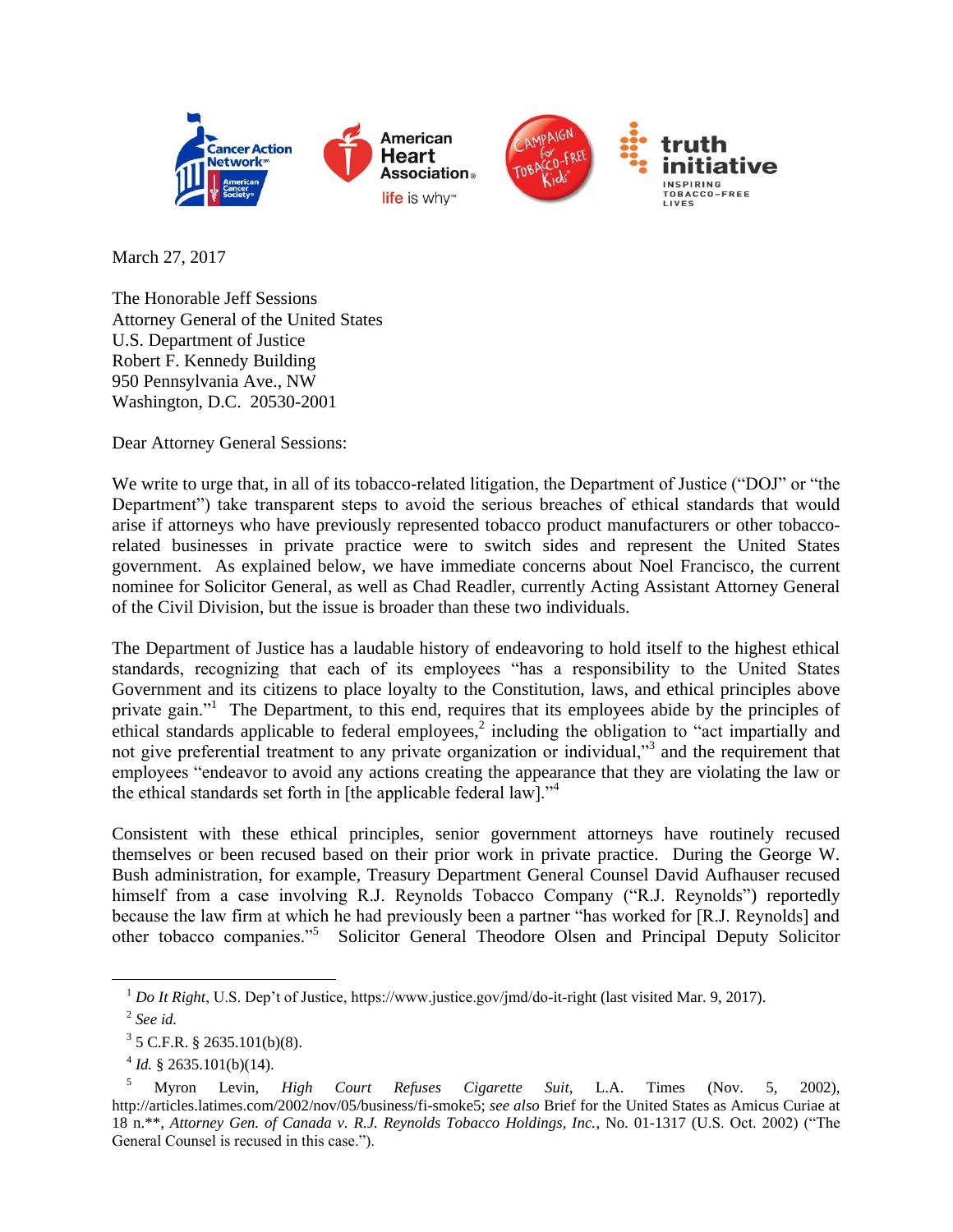General Paul Clement also did not participate in that same case, reportedly because they or their former law firms had worked on the matter.<sup>6</sup> During the Obama administration, Solicitor General Don Verrilli and Principal Deputy Solicitor General Ian Gershengorn recused themselves from a case concerning copyright protections for broadcast television programs apparently because, when they were in private practice, they had worked on a different case that raised a similar issue.<sup>7</sup> Associate Attorney General Thomas Perrelli similarly recused himself from several cases relating to terrorist detainees, reportedly because his former law firm "worked on behalf of detainees while he served on the firm's management committee and on its appellate and Supreme Court practice groups."<sup>8</sup>

If attorneys at the Department of Justice have worked in law firms that represented tobacco product manufacturers, they should not participate on behalf of the United States in matters in which such companies, including their former clients, are adverse to the government. The major companies in this industry often join in litigation against the federal government because they typically have the same or very similar interests. Lawyers who have worked in firms that have represented tobacco product companies in litigation against the United States should therefore be recused from any tobacco-related litigation while they serve at the Department. Failure to adopt such a recusal policy would risk eroding the Department's longstanding commitment to federal ethics standards.

Such ethical issues would arise if Noel Francisco, current nominee for Solicitor General, were to participate in tobacco-related litigation at the Department. Mr. Francisco, a former partner at Jones Day, has long represented R.J. Reynolds in tobacco litigation. For example, he represented R.J. Reynolds in the continuing litigation over a district court order forcing R.J. Reynolds and other defendants in a landmark RICO lawsuit brought by the United States to make corrective statements disclosing the previously hidden truth about cigarettes as a remedy for their decades-long conspiracy to defraud the American people.<sup>9</sup> Mr. Francisco also argued two of the most important cases involving constitutional challenges to the federal regulation of the tobacco industry in recent years. He represented R.J. Reynolds in *Discount Tobacco City & Lottery, Inc. v. United States*, <sup>10</sup> a case that challenged a host of provisions in the Family Smoking Prevention and Tobacco Control Act of 2009 ("Tobacco Control Act") on constitutional grounds, and argued that case before the U.S. Court of Appeals for the Sixth Circuit. He also represented R.J. Reynolds in its challenge to the

 $\overline{a}$ 

<sup>&</sup>lt;sup>6</sup> See Levin, *supra* note 5. The Campaign for Tobacco Free-Kids urged the recusal of General Olsen in this case as "necessary to avoid any perceived or actual conflict of interest in the Administration's approach to this case." *Bush Administration Should Support Canada's Right to Sue R.J. Reynolds in Smuggling Case Now Before U.S. Supreme Court*, Campaign for Tobacco-Free Kids (May 13, 2002), http://www.tobaccofreekids.org/press\_releases/post/id\_0492.

<sup>7</sup> *See* Jonathan Handel, *Aereo Backstory: One Supreme Court Case, Three Recusals, One 'Unrecusal,' Much Uncertainty*, The Hollywood Reporter (Apr. 22, 2014), http://www.hollywoodreporter.com/thr-esq/aereo-backstoryone-supreme-court-698094; *see also* Brief for the United States as Amicus Curiae Supporting Petitioners at 34, *Am. Broadcasting Cos. v. Aereo, Inc.*, 134 S. Ct. 2498 (2014) ("The Solicitor General and the Principal Deputy Solicitor General are recused in this case.").

<sup>8</sup> *See* Stephen Clark, *GOP Seeks More Answers on Justice Officials Who Defended Terror Suspects*, Fox News (Feb. 24, 2010), http://www.foxnews.com/politics/2010/02/24/gop-seeks-answers-justice-officials-defended-terrorsuspects.print.html.

<sup>9</sup> *See United States v. Philip Morris USA Inc.*, 786 F.3d 1014 (D.C. Cir. 2015) (listing Mr. Francisco as appearing on the briefs for appellants). Mr. Francisco is listed as the lead attorney for R.J. Reynolds in the two most recent briefs filed by the RICO defendants in their latest appeal to the D.C. Circuit concerning the corrective statements remedy. *See* Appellants' Opening Brief, *United States v. Phillip Morris USA, Inc.*, Nos. 16-5101 & 16-5127 (D.C. Cir. Sept. 9, 2016); Appellants' Reply Brief, *United States v. Philip Morris USA Inc.*, Nos. 16-5101 & 16-5127 (D.C. Cir. Dec. 22, 2016).

 $10$  674 F.3d 509 (6th Cir. 2012).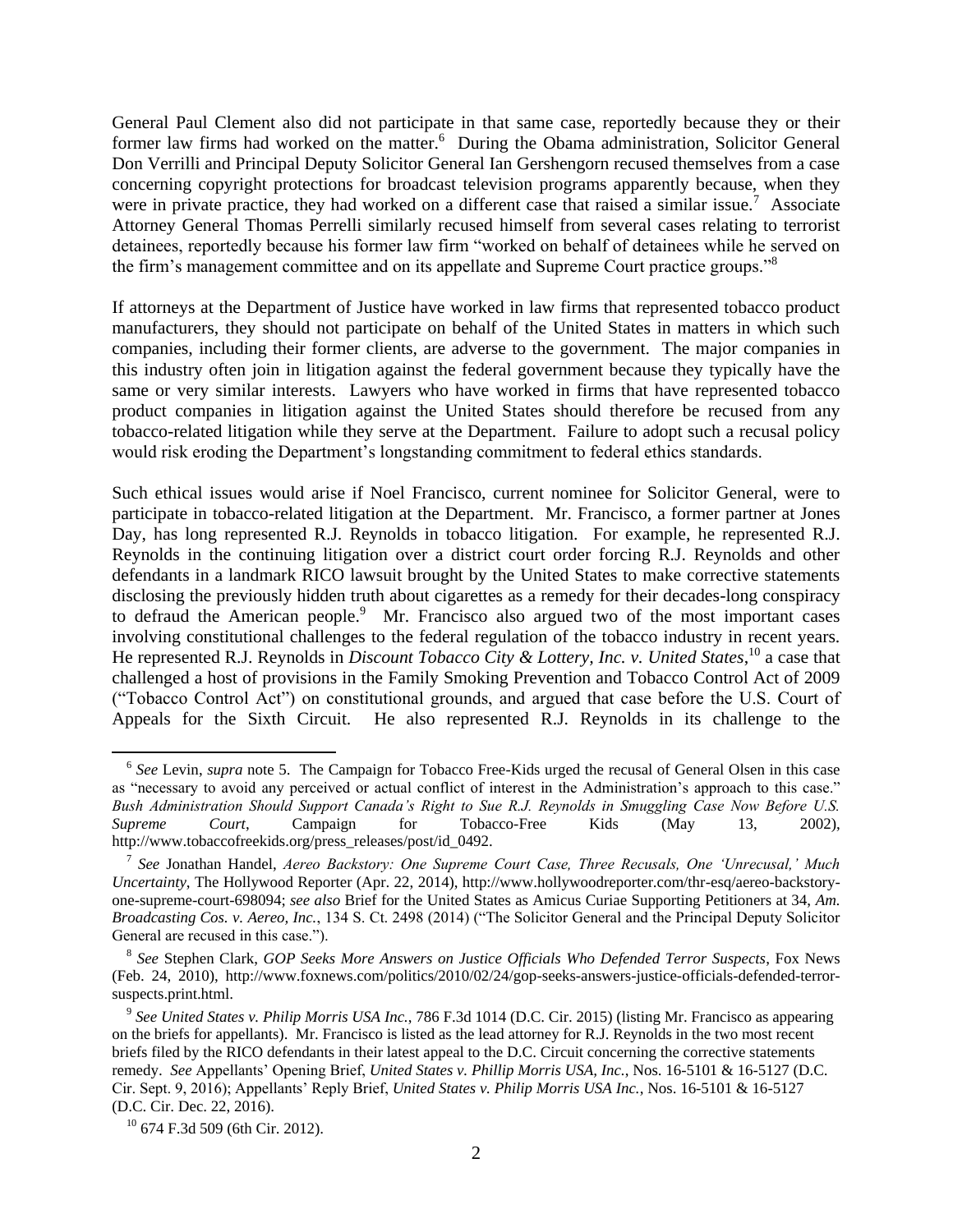constitutionality of requiring graphic warning labels on cigarette packs and advertising, as promulgated by the FDA pursuant to the Tobacco Control Act, and he argued that case in both the district court and the court of appeals.<sup>11</sup> Given his prominent role in representing the tobacco industry in litigation, Mr. Francisco should not be permitted to participate in the government's defense of laws he attacked in private practice or laws that his former client attacks in the future.

We are also concerned that a serious ethical lapse has already occurred. Chad Readler, who currently serves as Acting Assistant Attorney General of the Civil Division, regularly represented R.J. Reynolds when he was a partner at Jones Day.<sup>12</sup> During that time, R.J. Reynolds submitted comments to the Food and Drug Administration ("FDA") opposing, on First Amendment and other grounds, parts of an FDA rule that deemed additional categories of tobacco products subject to FDA's statutory authority.<sup>13</sup> After the rule was finalized, several lawsuits were filed challenging it. In one case, *Cyclops Vapor 2, LLC v. U.S. Food & Drug Admin.*, No. 2:16-cv-556 (M.D. Ala.), the plaintiffs contend that parts of the deeming rule violate the First Amendment. Despite the fact that his former client, R.J. Reynolds, in its comments on the deeming rule, made the same First Amendment arguments as to the type of tobacco product manufactured by the plaintiff in *Cyclops Vapor*, Mr. Readler has been listed as counsel representing the United States in that case.

Mr. Readler's participation in *Cyclops Vapor* or related litigation is not appropriate and, if continued, would give the appearance of a conflict of interest and risk the reputation of the Department of Justice for strict adherence to well recognized ethical standards. Before Mr. Readler joined DOJ, the Department defended the FDA rule, filing a brief in a similar case vigorously defending the legality of the rule and its critical importance to public health.<sup>14</sup> With Mr. Readler now on the *Cyclops Vapor* case, the United States has filed a motion requesting an extension "to more fully consider the issues raised."<sup>15</sup> Given Jones Day's representation of Reynolds in tobacco litigation, including on First Amendment issues, Mr. Readler should not be involved in the consideration of the government's position in litigation concerning this critical aspect of tobacco regulation.

Our concerns extend beyond Mr. Readler and Mr. Francisco. Jones Day has for many years been one of the principal firms representing R.J. Reynolds in numerous litigated matters, many of them involving litigation against the federal government. R.J. Reynolds has been one of Jones Day's largest clients.<sup>16</sup> We believe that existing ethical standards would be compromised if any former

 $\overline{a}$ 

<sup>14</sup> See Memorandum in Opposition to Plaintiffs' Motions for Summary Judgment and in Support of Defendants' Cross-Motion for Summary Judgment, *Nicopure Labs, LLC v. FDA*, No. 16-878 (D.D.C. Aug. 16, 2016).

<sup>11</sup> *R.J. Reynolds Tobacco Co. v. FDA*, 696 F.3d 1205 (D.C. Cir. 2012).

<sup>12</sup> *See, e.g.*, *Chad A. Readler*, The Federalist Society, http://www.fed-soc.org/experts/detail/chad-a-readler (last visited Mar. 9, 2017) ("In product liability matters, Chad represents clients including R.J. Reynolds . . . and has represented R.J. Reynolds in commercial speech litigation."); *Chad A. Readler*, FindLaw (Jan. 7, 2014), http://pview.findlaw.com/view/2209863\_1 (listing three cases in which Mr. Readler represented R.J. Reynolds Tobacco Company); Brian Meyer, *R.J. Reynolds Challenging City's Effort to Restrict Posting of Tobacco Ads*, Buff. News (Sept. 3, 2005), http://buffalonews.com/2005/09/03/r-j-reynolds-challenging-citys-effort-to-restrict-postingof-tobacco-ads/ (quoting Mr. Readler in advocacy for R.J. Reynolds Tobacco Company, which was then threatening to sue the city of Buffalo for its efforts to "wipe out tobacco ads around schools, playgrounds and day care centers").

<sup>13</sup> *See* Comment by James E. Swauger, VP – Regulatory Oversight, RAI Services Company (Aug. 8, 2014), *available at* https://www.regulations.gov/document?D=FDA-2014-N-0189-76048.

<sup>15</sup> Defendants' Consent Motion to Extend Deadlines, *Cyclops Vapor 2, LLC v. U.S. Food & Drug Admin.*, No. 2:16-cv-556 (M.D. Ala. Mar. 1, 2017). The Campaign for Tobacco-Free Kids has been granted leave to file an amicus brief on behalf of the government in this case.

<sup>16</sup> *See* Roy Strom, *A Quiet Law Firm with a Famous Client*, The American Lawyer (Mar. 1, 2017) (describing Jones Day's representation of R.J. Reynolds as "[o]ne of its longest-lasting relationships").